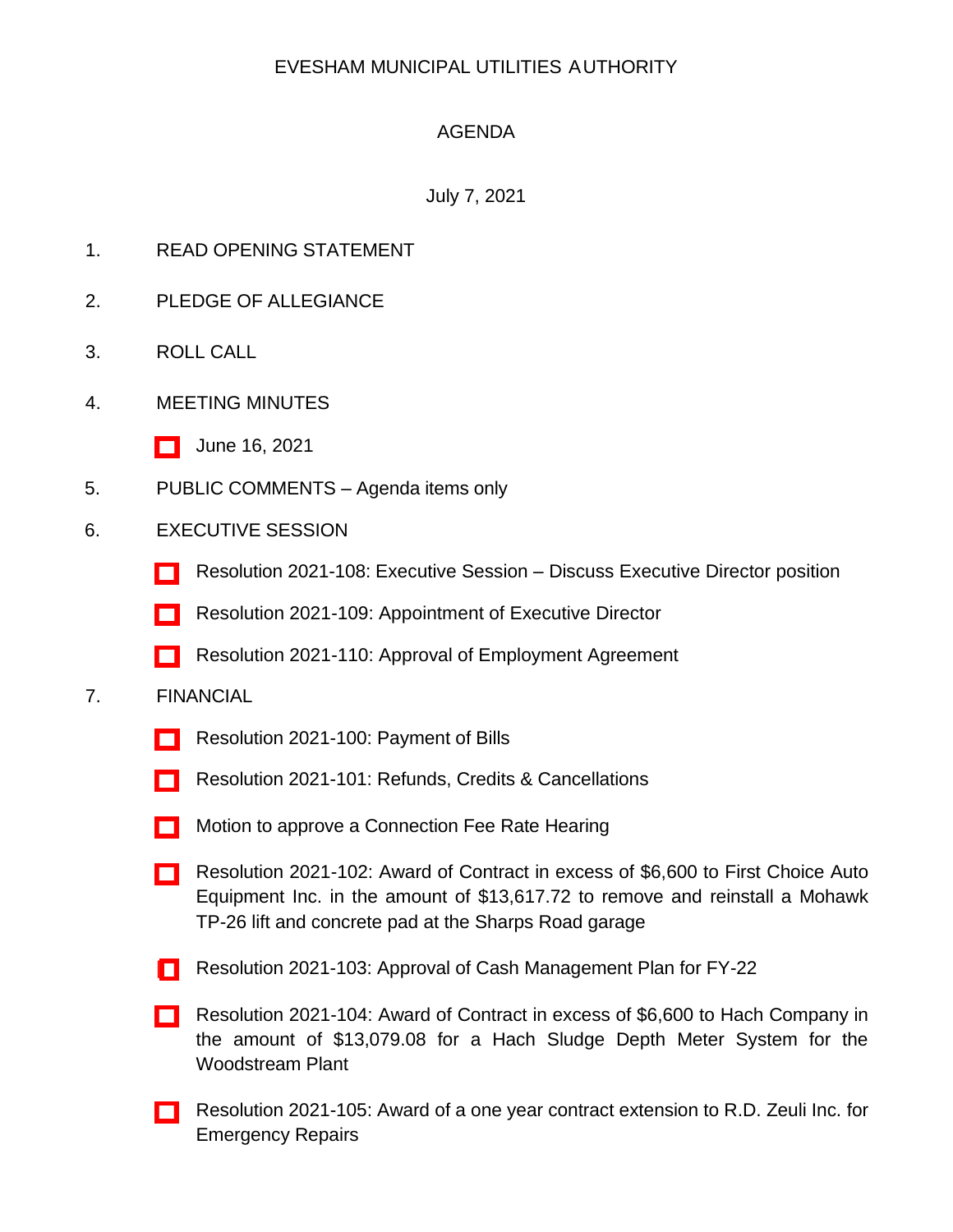- [\[ \]](http://www.eveshammua.com/wp-content/uploads/2021/07/Resolution-2021-106-Xylem-Water-Solutions-USA-Inc.pdf) Resolution 2021-106: Award of Contract in excess of \$6,600 to Xylem Water Solutions USA, Inc. in the amount of \$15,822.28 for two (2) Flygt 4" Volute Submersible Pumps
- [ ] Motion to approve a proposal from Konica Minolta All Covered for the purchase of three (3) United Threat Management (UTM) devices (total one time cost of \$2,236) and monthly managed (UTM) services (\$855.00 per month) for a total contract price of \$18,481.00 for Woodstream Plant, Kings Grant Plant and the Control Room at Plymouth Dr. Water Tower
- [ [\]](http://www.eveshammua.com/wp-content/uploads/2021/07/Resolution-2021-107-Perry-i-Search.pdf) Resolution 2021-107: Award of Contract in excess of \$6,600 to Perry I-Search for temporary part time clerical support at 100 Sharp Road
- 8. EXECUTIVE DIRECTOR'S REPORT
	- [ ] Potential Violations

### 9. ENGINEER'S REPORT:

- [ ] Review of Engineer's Status Report
- [ ] Update: South Side Water Storage Tank
- [ ] Update: Route 70 Water Main
- [ ] Update: Route 70 Sewer Main
- [ ] Update: Elmwood WWTP Resiliency Improvements
- [ ] Update: Knox Boulevard Water Main Replacement
- [ ] Update: Heritage Village (Phase 2) Water Main Replacement
- [ ] Update: Elmwood Storage Building
- [ ] Update: Elmwood Tertiary Filter Replacement
- [ ] Update: Woodlake Drive Water Main Replacement
- [ ] Update: Well No. 7 Building
- [ ] Update: Greenbrook Drive Water Main Replacement
- [ ] Update: Defense Drive Water Main Replacement
- [ ] Update: North Cropwell Sewer Siphon